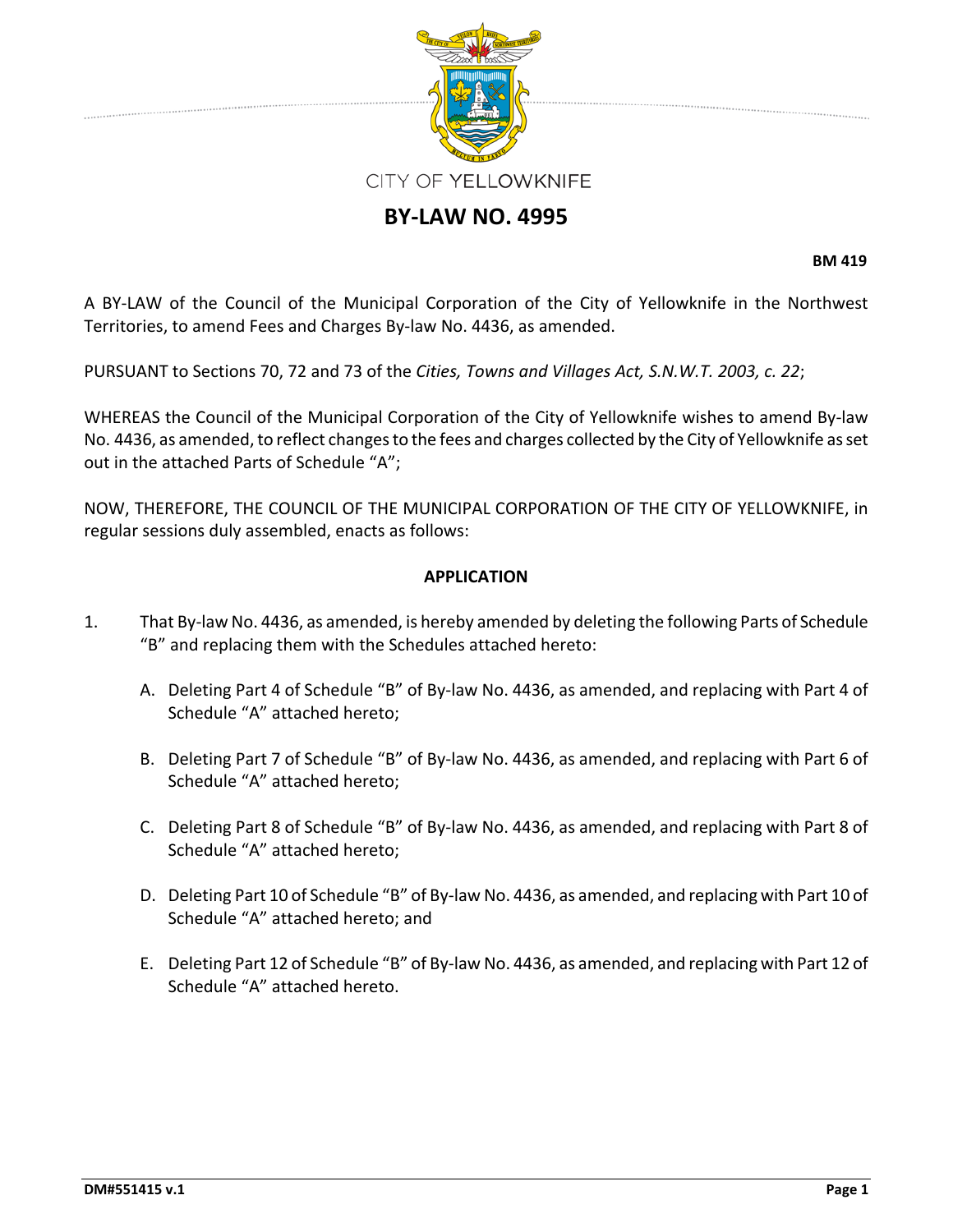**By-law No. 4995 Page 2** 

#### **BM419**

#### **EFFECT**

2. That this by-law shall come into effect upon receiving Third Reading and otherwise meets the requirements of Section 75 of the *Cities, Towns and Villages Act.* 

Read a First time this  $\frac{23}{4}$  day of  $\frac{APR}{L}$ , A.D. 2019.

N Shanna Wargan

Alsloodward

Read a Second Time this  $\sqrt{33}$  day of  $\sqrt{APR}/L$ , A.D. 2019.

A Shanne Worgan

Alstoodward

Read a Third Time and Finally Passed this  $\sqrt{29}$  day of *4PR IL , A.D., 2019.* 

Mayor

Autodward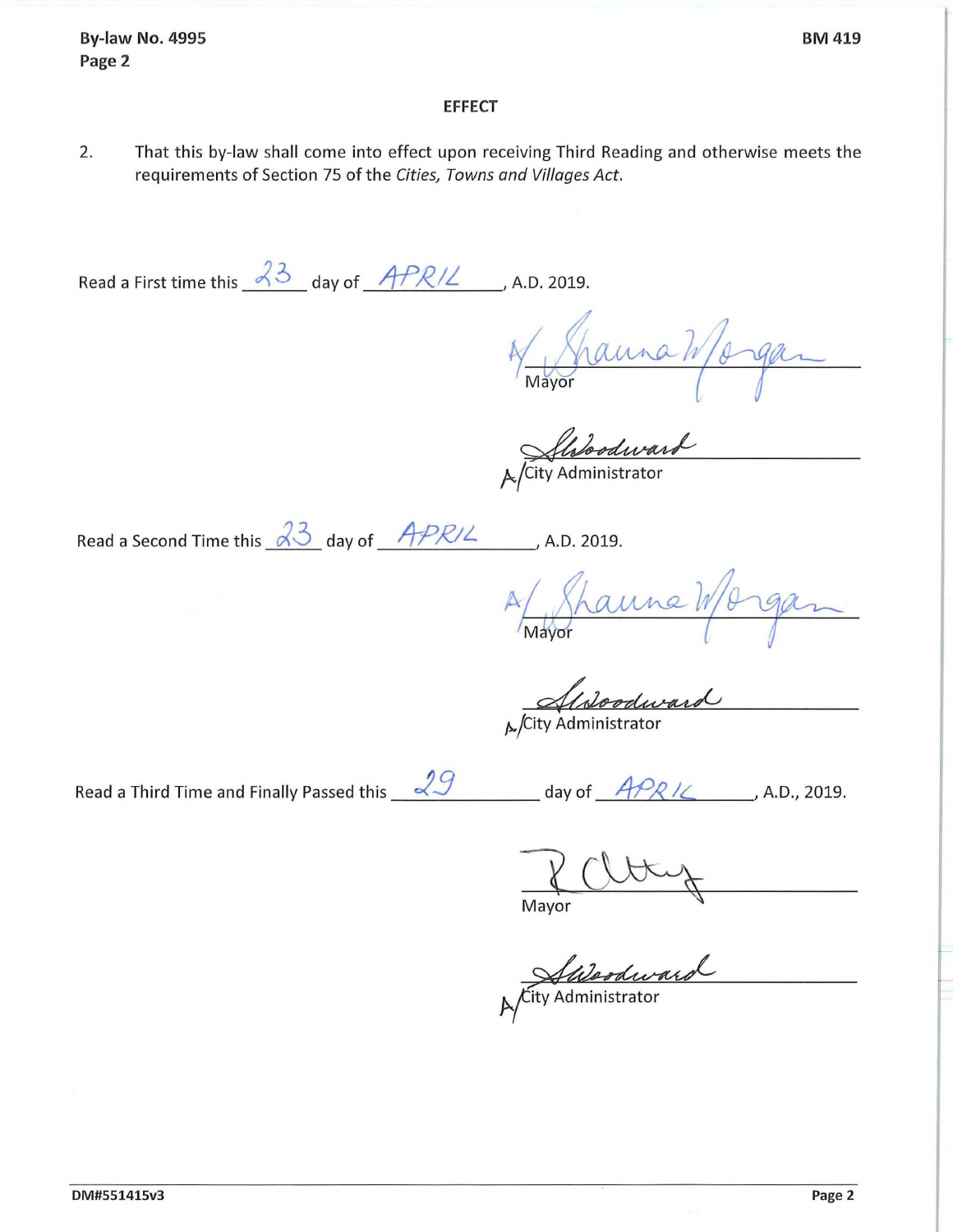**By-law No. 4995 Page 3** 

I hereby certify that this by-law has been made in accordance with the requirements ofthe *Cities, Towns and Villages Act* and the by-laws of the Municipal Corporation of the City of Yellowknife.

Juloodward

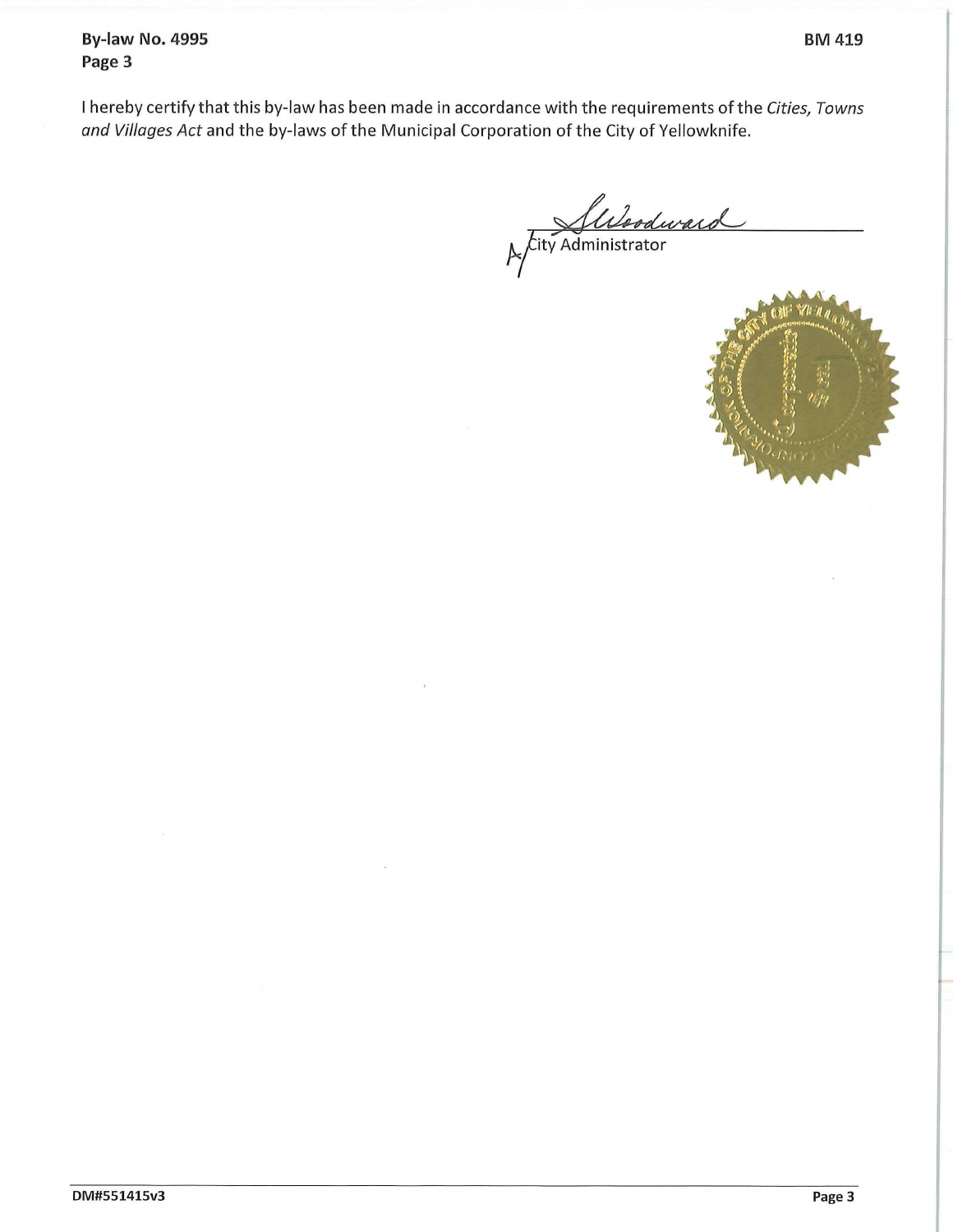# **PART 4 ‐** Cemetery Fees (Cemetery By‐law No. 3965)

|                                                           |                    | <b>FEE</b>                         |
|-----------------------------------------------------------|--------------------|------------------------------------|
| <b>SERVICE</b>                                            | <b>FEE</b>         | <b>Effective September 1, 2019</b> |
| <b>Burial Permit</b>                                      | \$85.00            | \$87.50                            |
| <b>Burial Plot</b>                                        |                    |                                    |
| Infant                                                    | \$128.50           | \$132.25                           |
| Adult                                                     | \$213.75           | \$220.25                           |
| Military                                                  | \$128.50           | \$132.25                           |
| <b>Cremation and Columbarium</b>                          | \$128.50           | \$132.25                           |
| <b>Opening and Closing Burial Plot</b>                    |                    |                                    |
| Weekend                                                   | \$852.75           | \$878.50                           |
| Weekday                                                   | \$683.25           | \$703.75                           |
| <b>Opening and Closing Cremation and Columbarium Plot</b> |                    |                                    |
| Weekend                                                   | \$548.50           | \$565.00                           |
| Weekday                                                   | \$375.50           | \$386.75                           |
| <b>Disinterment</b>                                       | 100% cost recovery | 100% cost recovery                 |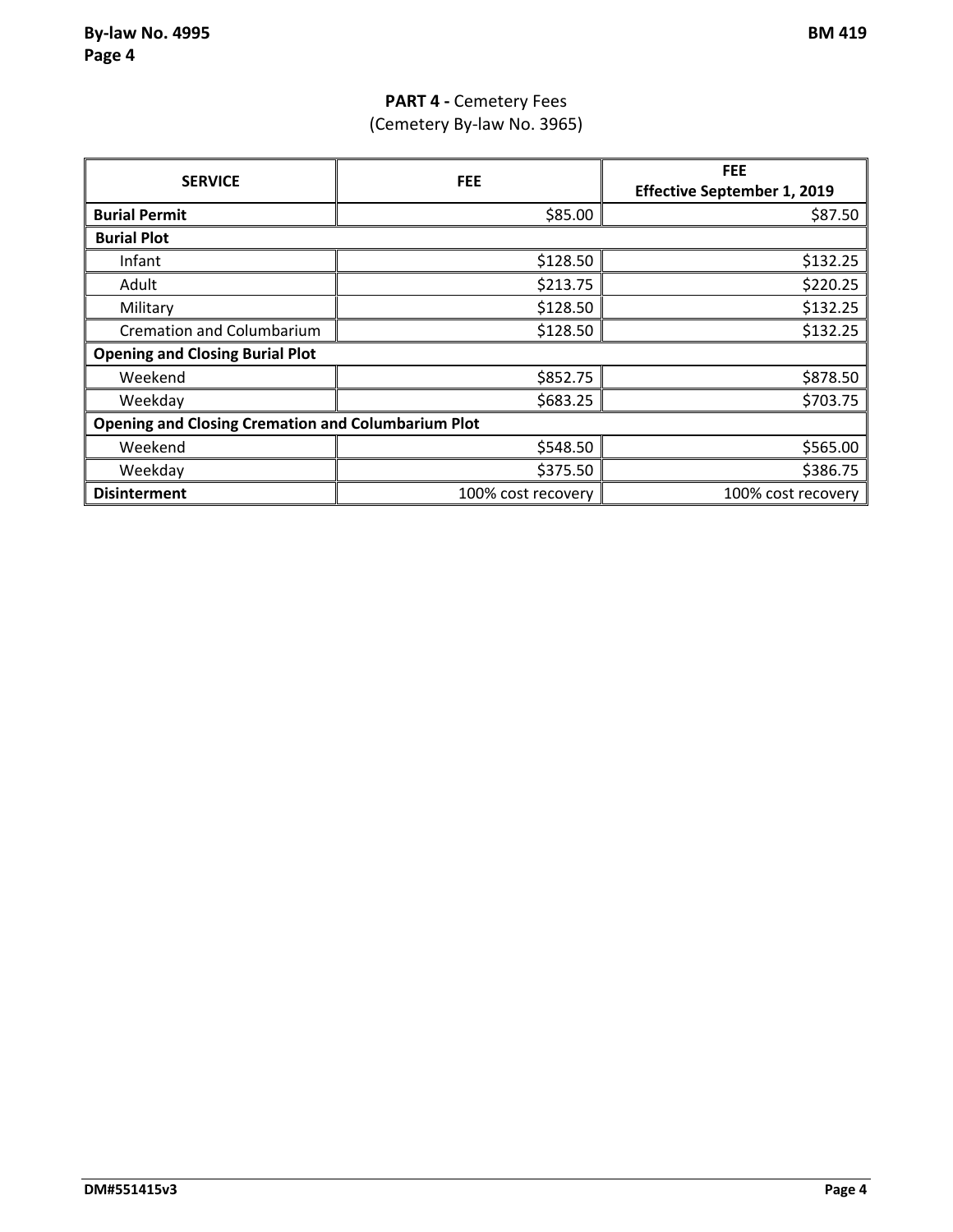### **PART 7 ‐** Tax Certificate, NSF and Request for Utility or Tax Information Fees (Financial Administration By‐law No. 4206)

| <b>SERVICE</b>                                 | <b>FEE</b>              | <b>FEE</b><br><b>EFFECTIVE JULY 1, 2019</b> |
|------------------------------------------------|-------------------------|---------------------------------------------|
| Tax Certificate                                | \$30.00 per certificate | \$35.00 per certificate                     |
| Cheque returned "Non-Sufficient Funds or 'NSF" | \$30.00 per instance    | \$30.00 per instance                        |
| Request for Tax or Utility Information         | \$15.00 per instance    | \$15.00 per instance                        |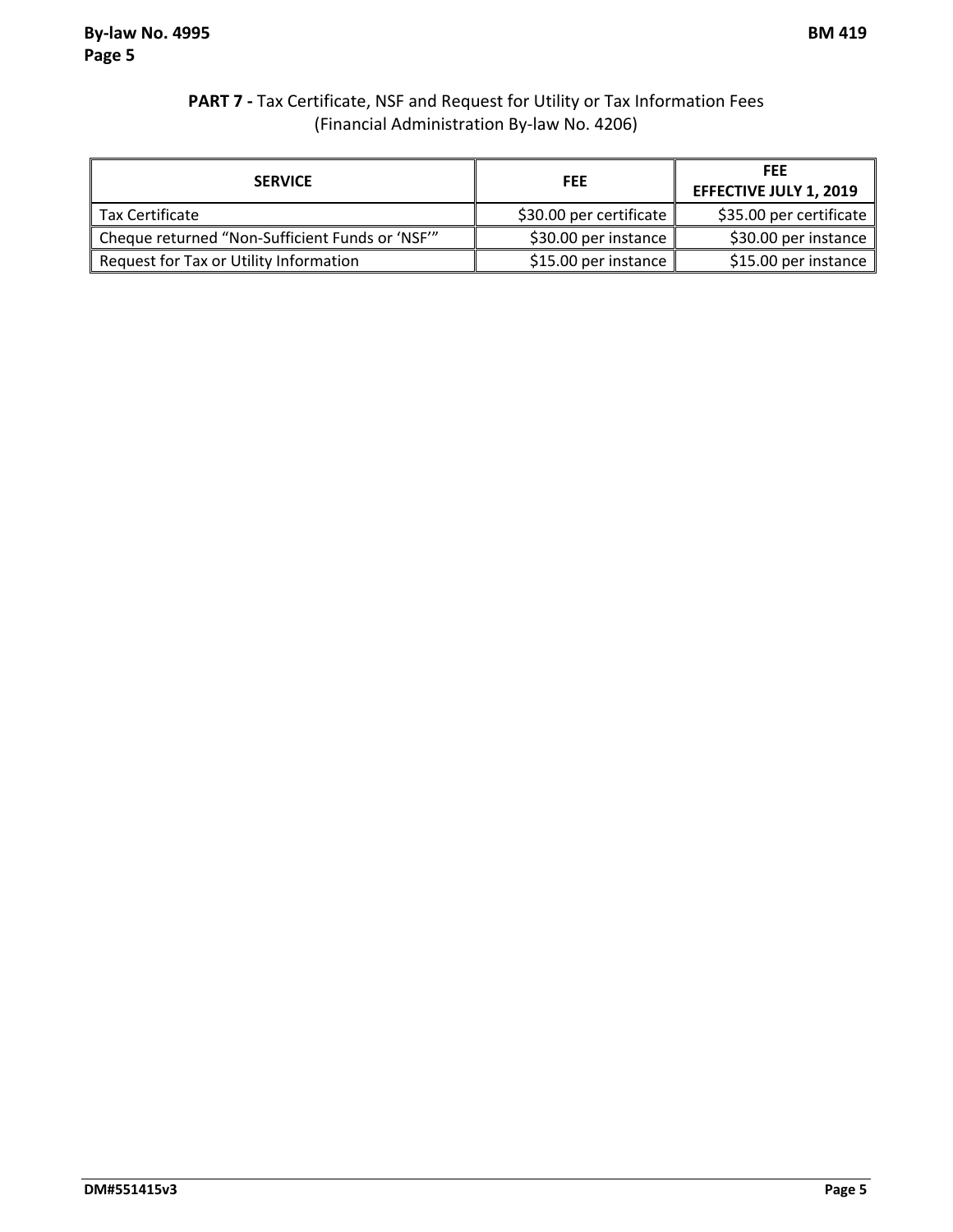### **PART 8 –** Parking Meter, Parking Certificate and Orderly Use of Highway Permit Rates (Highway Traffic By‐law No. 4063)

| <b>SERVICE</b>                           | <b>FEE</b>       | FEE EFFECTIVE JULY 1, 2019 |
|------------------------------------------|------------------|----------------------------|
| Parking Meter Time - 1 and 2 hour meters |                  |                            |
| One (1) Minute                           |                  | \$0.05                     |
| Two (2) Minutes                          | \$0.05 cent coin |                            |
| Three (3) Minutes                        |                  | \$0.10                     |
| Five (5) Minutes                         | \$0.10 cent coin |                            |
| Eight (8) Minutes                        |                  | \$0.25                     |
| Twelve (12) Minutes                      | \$0.25 cent coin |                            |
| Thirty (30) Minutes                      |                  | \$1.00                     |
| Forty-eight (48) Minutes                 | \$1.00 coin      |                            |
| Sixty (60) Minutes                       |                  | \$2.00                     |
| Ninety-six (96) Minutes                  | \$2.00 coin      |                            |
| Parking Meter Time - 9 hour meter        |                  |                            |
| Sixty (60) Minutes                       | \$0.75           | \$0.75                     |
| Parking Pass - Per Month                 | \$120.00         | \$120.00                   |
| Parking Pass - Per Year                  | \$999.00         | \$999.00                   |
| <b>Parking Certificate</b>               |                  |                            |
| Per Month                                | \$37.50          | \$37.50                    |
| Per Year                                 | \$375.00         | \$375.00                   |
| <b>Orderly Use of Highway Permit</b>     | \$50.00          | \$50.00                    |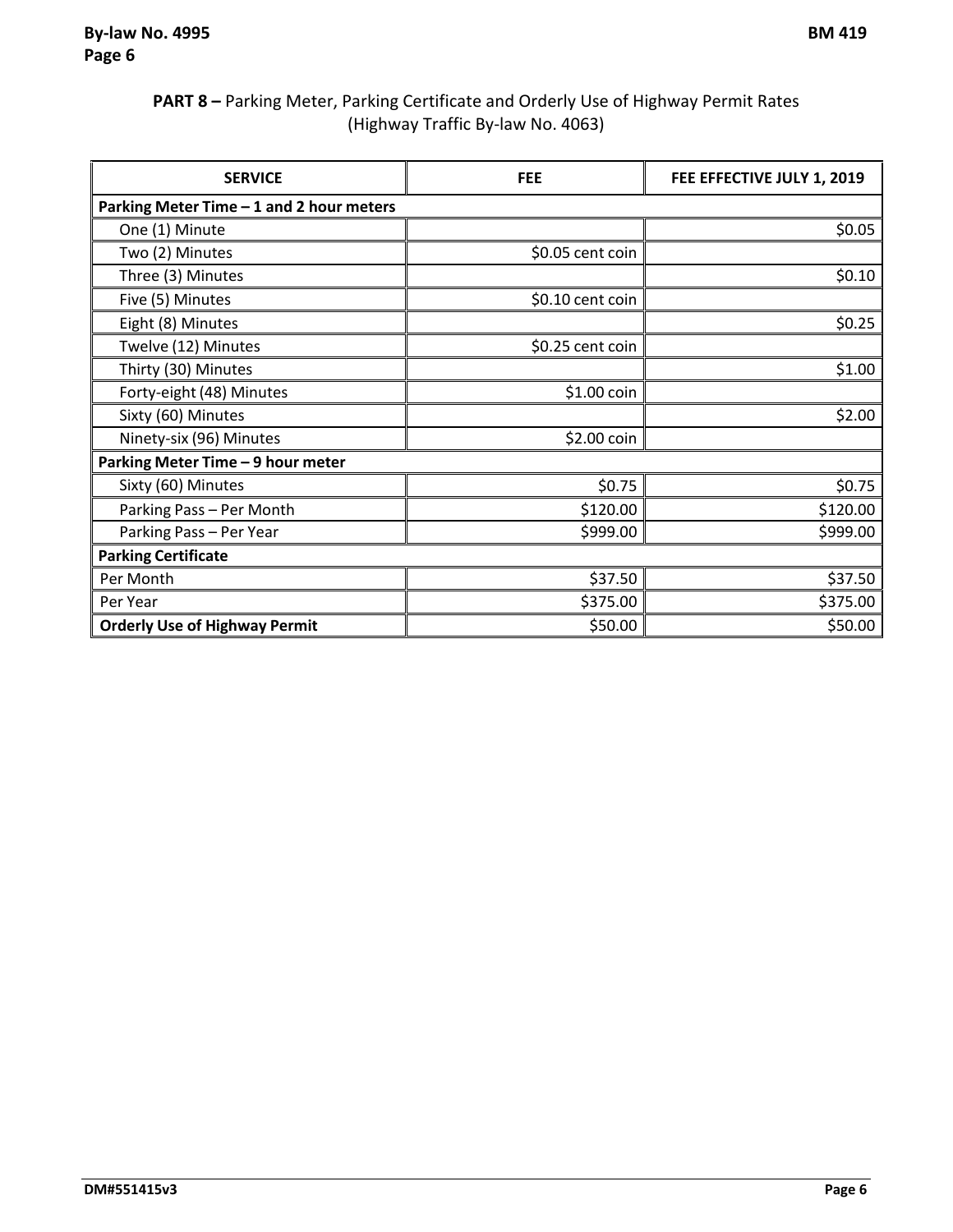# **PART 10 ‐** Chauffeur's Permit Fees (Livery Licence By‐law No. 3653)

| <b>PROGRAM OR SERVICE</b>                                                                                                                | <b>FEE</b>                                      | <b>FEE EFFECTIVE</b><br><b>JULY 1, 2019</b> |
|------------------------------------------------------------------------------------------------------------------------------------------|-------------------------------------------------|---------------------------------------------|
| <b>File Appeal</b>                                                                                                                       | \$25.00                                         | \$25.00                                     |
| <b>Initial Chauffeur's Permit</b>                                                                                                        | \$150.00                                        | \$150.00                                    |
| <b>Renewal of Chauffeur's Permit</b>                                                                                                     | \$100.00                                        | \$100.00                                    |
| Replacement of lost or damaged Chauffeur's Permit                                                                                        | \$10.00                                         | \$10.00                                     |
| Replacement of taxi meter seal                                                                                                           | \$100.00                                        | \$100.00                                    |
| <b>Taxi Brokerage Licence</b>                                                                                                            | \$50.00                                         | \$50.00                                     |
| <b>Taxi Licence</b>                                                                                                                      | \$35.00                                         | \$35.00                                     |
| <b>Taxi Licence Transfer</b>                                                                                                             | \$25.00                                         | \$25.00                                     |
| <b>Taxi Stand</b>                                                                                                                        | \$700.00 (each)                                 | \$700.00 (each)                             |
| <b>Taxi Service</b>                                                                                                                      |                                                 |                                             |
| Each pick-up and delivery where no passenger is                                                                                          | \$3.00 plus fare shown                          | \$3.00 plus fare shown                      |
| conveyed                                                                                                                                 | on meter                                        | on meter                                    |
| <b>Limousine Service</b>                                                                                                                 | \$3.50 per person (no<br>additional meter fare) | n/a                                         |
| Van/Station Wagon (when requested by a<br>customer other than a customer who is required<br>to use a wheelchair because of a disability) | \$6.00                                          | \$6.00                                      |
| Taxi Meter Fares*                                                                                                                        |                                                 |                                             |
| Flag Rate (includes 150 meters of travel)                                                                                                | \$4.50                                          | \$4.70                                      |
| Meter Rate (each additional 100 meters)                                                                                                  | \$0.20                                          | \$0.24                                      |
| <b>Waiting Time</b>                                                                                                                      |                                                 |                                             |
| First three (3) minutes                                                                                                                  | No Charge                                       | No Charge                                   |
| Each additional minute                                                                                                                   | \$0.50                                          | \$0.95                                      |
| *Start time is 14 seconds, Crossover - 20km                                                                                              |                                                 | n/a                                         |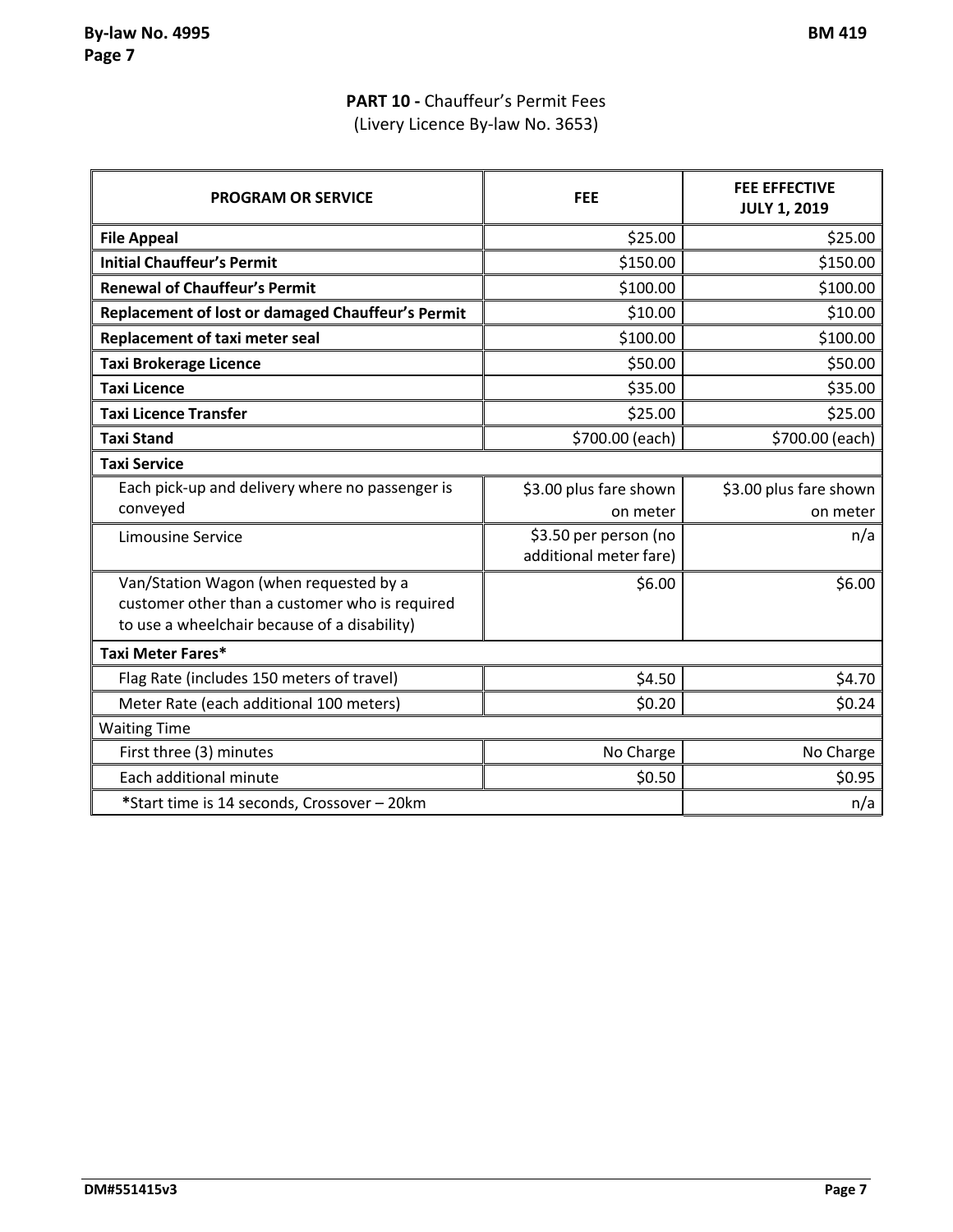# **PART 12 –** Recreation and Parks Related Fees (Public Parks and Recreation By‐law No. 4564)

| <b>PROGRAM / SERVICE</b>                          | <b>FEE</b>                    | <b>FEE</b><br><b>Effective</b> |
|---------------------------------------------------|-------------------------------|--------------------------------|
| <b>ARENAS</b>                                     |                               | September 1, 2019              |
| <b>Ice Arena Rental</b>                           |                               |                                |
| Adults (prime)                                    | \$182.50/hour                 | \$188.00/hour                  |
| Adults (non-prime) (75% of prime)                 | \$137.00/hour                 | \$141.00/hour                  |
| Youth (prime)                                     | \$91.25/hour                  | \$94.00/hour                   |
| Youth (non-prime) (75% of prime)                  | \$68.50/hour                  | \$70.50/hour                   |
| Adult/Youth (prime)                               | \$137.00/hour                 | \$141.00/hour                  |
| Adult/Youth (non-prime) (75% of prime)            | \$102.75/hour                 | \$105.75/hour                  |
| <b>Commercial Rate</b>                            | \$235.50/hour                 | \$242.50/hour                  |
| <b>Non-Ice Arena Rental (Sports Activity)</b>     |                               |                                |
| Adult                                             | \$99.25/hour                  | \$102.25/hour                  |
| Adult/Youth                                       | \$74.50/hour                  | \$76.75/hour                   |
| Youth                                             | \$49.75/hour                  | \$51.25/hour                   |
| <b>Liquor Licensed Events at City Facilities</b>  | A \$500.00                    | A \$500.00                     |
|                                                   | maintenance/damage            | maintenance/damage             |
|                                                   | deposit is required for       | deposit is required for        |
|                                                   | liquor licensed events at all | liquor licensed events at all  |
|                                                   | City facilities. The deposit  | City facilities. The deposit   |
|                                                   | will be refunded following    | will be refunded following     |
|                                                   | an inspection of the facility | an inspection of the facility  |
|                                                   | by a representative of the    | by a representative of the     |
|                                                   | <b>Community Services</b>     | <b>Community Services</b>      |
|                                                   | Department.                   | Department.                    |
| <b>Main Floor Rental (Non-Ice Activity)</b>       |                               |                                |
| Special Events (Additional services at cost)      | Non-Profit Groups             | Non-Profit Groups              |
|                                                   | \$1,858.50/day                | \$1,914.25/day                 |
|                                                   | <b>Profit or Commercial</b>   | <b>Profit or Commercial</b>    |
|                                                   | Groups                        | Groups                         |
|                                                   | \$2,855.25/day                | \$2,941.00/day                 |
| Auxiliary Power Supply (reel/day) (YK Arena only) | \$41.75/day                   | \$43.00/day                    |
|                                                   |                               |                                |
| 'A' Frame Connector/ Power Cart Connection        | \$166.50/day                  | \$171.50/day                   |
| <b>Skate Sharpener Space</b>                      | \$166.50/month                | \$171.50/month                 |
| <b>Bank Machine Space</b>                         | \$166.50/month                | \$171.50/month                 |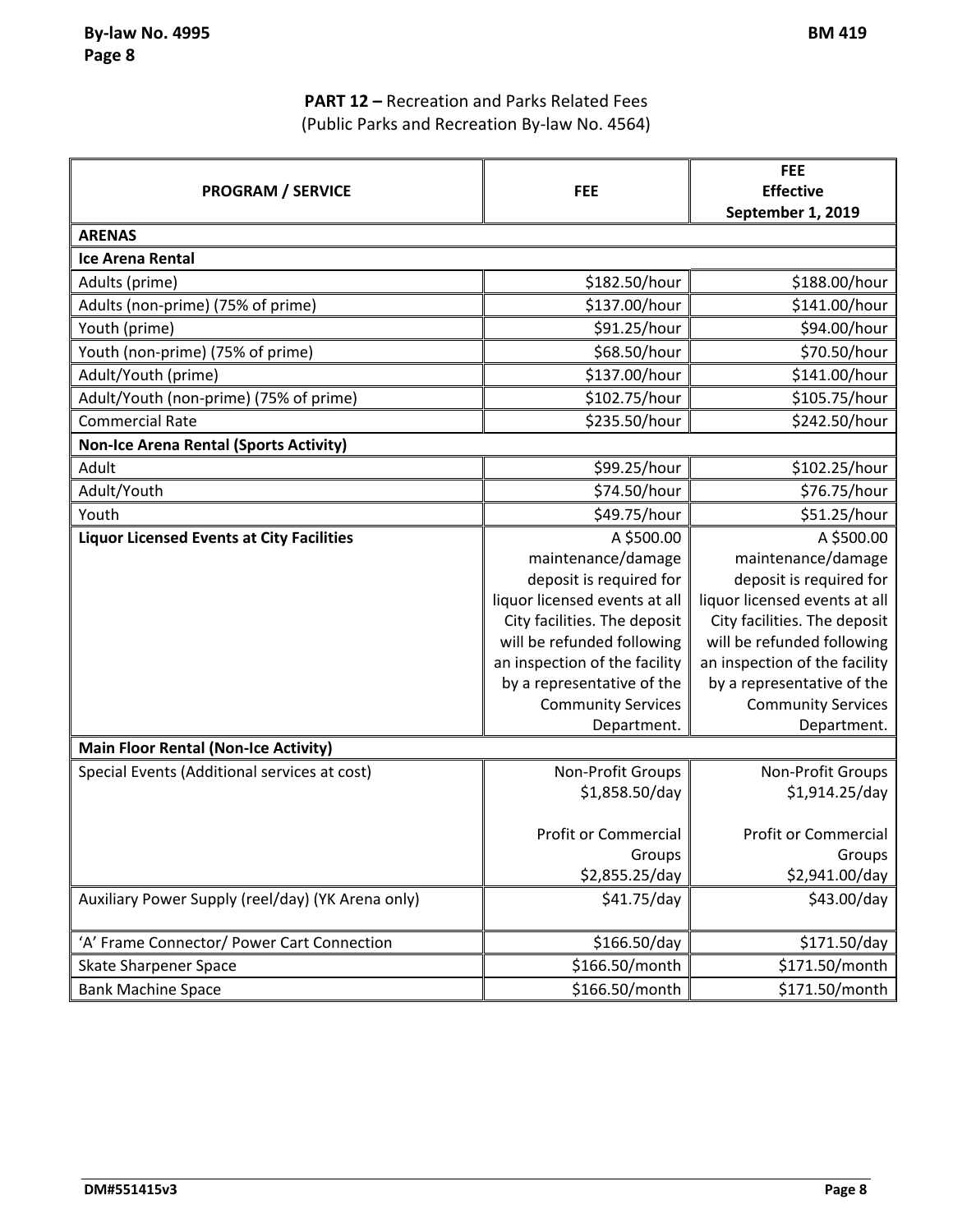| <b>PROGRAM / SERVICE</b>                                                                                                                                                                                                                                           | <b>FEE</b>                                                                                                                                      | <b>FEE</b><br><b>Effective</b><br>September 1, 2019                                                                                             |
|--------------------------------------------------------------------------------------------------------------------------------------------------------------------------------------------------------------------------------------------------------------------|-------------------------------------------------------------------------------------------------------------------------------------------------|-------------------------------------------------------------------------------------------------------------------------------------------------|
| <b>Multiplex Convention Rate</b>                                                                                                                                                                                                                                   |                                                                                                                                                 |                                                                                                                                                 |
| This rate applies when all elements of the facility are<br>booked by a single user (i.e. both arenas, gym, meeting<br>room and lobby)                                                                                                                              | \$4,757.25/day                                                                                                                                  | \$4,900.00/day                                                                                                                                  |
| <b>Portable Floor Rental</b>                                                                                                                                                                                                                                       |                                                                                                                                                 |                                                                                                                                                 |
| One Day (Includes set-up and take down)                                                                                                                                                                                                                            | \$1,935.25/day                                                                                                                                  | \$1,993.25/day                                                                                                                                  |
| <b>Each Additional Day</b>                                                                                                                                                                                                                                         | \$1,059.00/day                                                                                                                                  | \$1,090.75/day                                                                                                                                  |
| <b>Other</b>                                                                                                                                                                                                                                                       |                                                                                                                                                 |                                                                                                                                                 |
| Arena Lobby                                                                                                                                                                                                                                                        | \$18.25/hour<br>\$230.25/day                                                                                                                    | \$18.75/hour<br>\$237.25/day                                                                                                                    |
| Use of Yellowknife Community Arena, Fieldhouse, or<br>Multiplex parking lot (includes full access to facility<br>washroom, provided that the rental does not conflict<br>with any regularly scheduled events or programs being<br>held in the existing facilities) | Non-Profit<br>$$774.25/day + $500.00$<br>refundable deposit<br><b>Commercial or Profit</b><br>$$1,474.75/day + $1,000.00$<br>refundable deposit | Non-Profit<br>\$797.50/day + \$500.00<br>refundable deposit<br><b>Commercial or Profit</b><br>$$1,519.00/day + $1,000.00$<br>refundable deposit |
| Yellowknife Community Arena Car Washes                                                                                                                                                                                                                             | \$79.25/day                                                                                                                                     | \$81.75/day                                                                                                                                     |
| <b>Advertising in City Arenas (See NOTE below)</b>                                                                                                                                                                                                                 |                                                                                                                                                 |                                                                                                                                                 |
| 4' x 8' Sign on the Wall (YKCA Only)                                                                                                                                                                                                                               | \$716.26/per sign/per year                                                                                                                      | \$737.75/per sign/per year                                                                                                                      |
| 4' x 8' Sign on the ice level boards                                                                                                                                                                                                                               | \$955.25/per sign/per year                                                                                                                      | \$984.00/per sign/per year                                                                                                                      |
| Name and Logo on center ice surface                                                                                                                                                                                                                                | \$1,313.50/per ice<br>surface/per year                                                                                                          | \$1,353.00/per ice<br>surface/per year                                                                                                          |
| Name and Logo on non-center ice surface                                                                                                                                                                                                                            | \$927.50/per logo/year                                                                                                                          | \$955.25/per logo/year                                                                                                                          |
| Zamboni                                                                                                                                                                                                                                                            | \$2,507.50/per ice<br>surface/per year                                                                                                          | \$2,582.75/per ice<br>surface/per year                                                                                                          |
| NOTE: 15% discount off total advertising rates if advertising in more than one facility                                                                                                                                                                            |                                                                                                                                                 |                                                                                                                                                 |
| <b>FIELDHOUSE</b>                                                                                                                                                                                                                                                  |                                                                                                                                                 |                                                                                                                                                 |
| <b>Commercial/For Profit Group</b>                                                                                                                                                                                                                                 | \$363.00/hour<br>\$2,855.25/day                                                                                                                 | \$374.00/hour<br>\$2,941.00/day                                                                                                                 |
| Adults (prime)                                                                                                                                                                                                                                                     | \$128.00/hour                                                                                                                                   | \$131.75/hour                                                                                                                                   |
| Adults (non-prime) (75% of prime)                                                                                                                                                                                                                                  | \$96.00/hour                                                                                                                                    | \$99.00/hour                                                                                                                                    |
| Adults (Off Season)                                                                                                                                                                                                                                                | \$64.00/hour                                                                                                                                    | \$66.00/hour                                                                                                                                    |
| Youth (prime)                                                                                                                                                                                                                                                      | \$64.00/hour                                                                                                                                    | \$66.00/hour                                                                                                                                    |
| Youth (non-prime) (75% of prime)                                                                                                                                                                                                                                   | \$48.00/hour                                                                                                                                    | \$49.50/hour                                                                                                                                    |
| Youth (Off Season)                                                                                                                                                                                                                                                 | \$32.00/hour                                                                                                                                    | \$33.00/hour                                                                                                                                    |
| Adult/Youth (prime)                                                                                                                                                                                                                                                | \$96.00/hour                                                                                                                                    | \$99.00/hour                                                                                                                                    |
| Adult/Youth (non-prime) (75% of prime)                                                                                                                                                                                                                             | \$72.00/hour                                                                                                                                    | \$74.25/hour                                                                                                                                    |
| Adult/Youth (Off Season)                                                                                                                                                                                                                                           | \$48.00/hour                                                                                                                                    | \$49.50/hour                                                                                                                                    |
| Climbing Wall - Adult                                                                                                                                                                                                                                              | \$128.00/hour                                                                                                                                   | \$131.75/hour                                                                                                                                   |
| Climbing Wall - Youth                                                                                                                                                                                                                                              | \$64.00/hour                                                                                                                                    | \$66.00/hour                                                                                                                                    |
| Climbing Wall - Adult/Youth                                                                                                                                                                                                                                        | \$96.00/hour                                                                                                                                    | \$99.00/hour                                                                                                                                    |
| FIELD HOUSE INDOOR FIELDS OFF SEASON                                                                                                                                                                                                                               | May 1 to August 30                                                                                                                              | May 1 to August 30                                                                                                                              |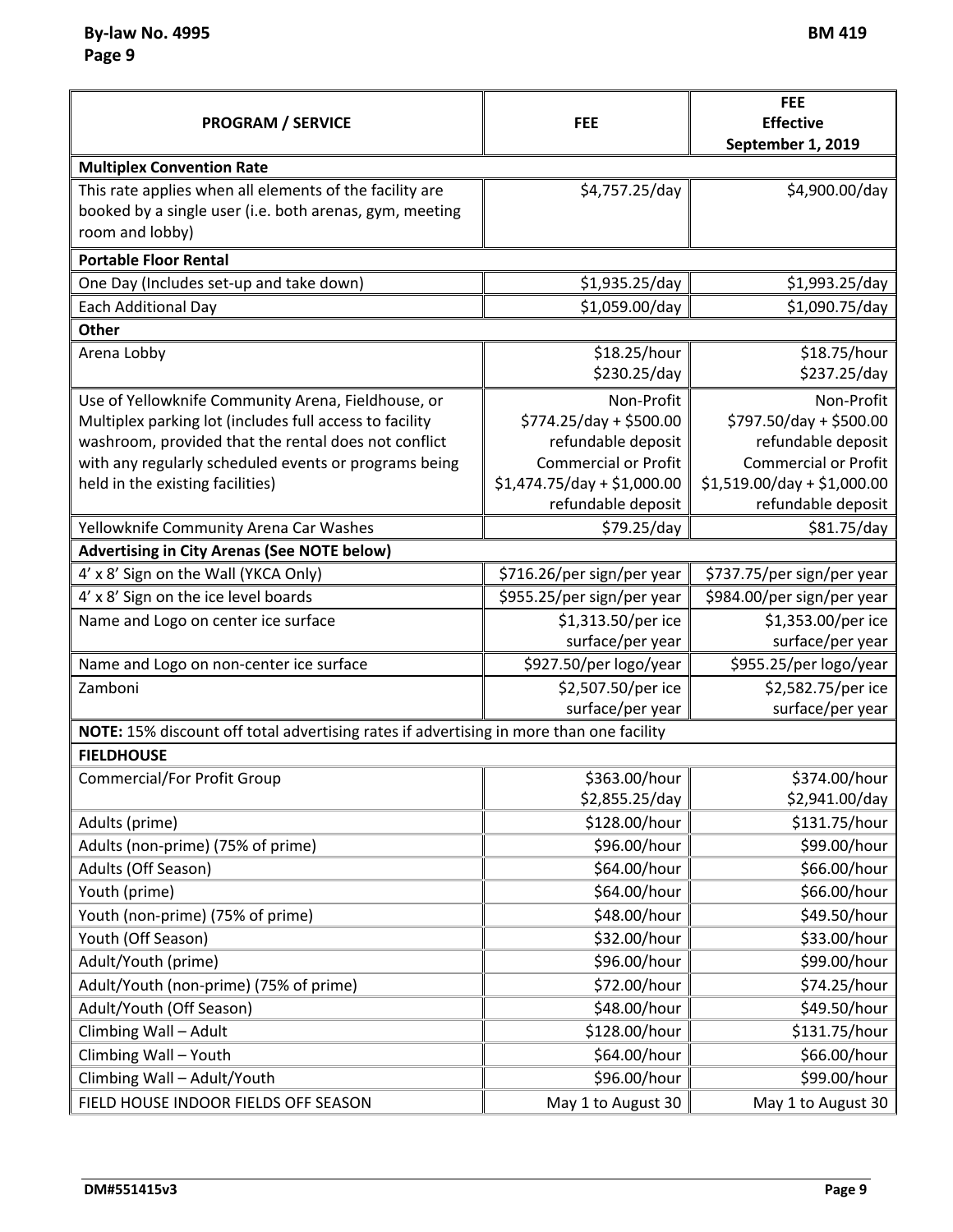ř.

|                                                                                                           |               | <b>FEE</b>        |  |
|-----------------------------------------------------------------------------------------------------------|---------------|-------------------|--|
| <b>PROGRAM / SERVICE</b>                                                                                  | <b>FEE</b>    | <b>Effective</b>  |  |
|                                                                                                           |               | September 1, 2019 |  |
| <b>Advertising in Fieldhouse (See NOTE below)</b>                                                         |               |                   |  |
| <b>Field Board Advertisements</b>                                                                         |               |                   |  |
| a) Small - including players gates & maintenance gates<br>(sizes range from 46" x 47" to 28" x 38")       | \$695.50/year | \$716.25/year     |  |
| b) Large (approximately 46" x 102")                                                                       | \$927.50/year | \$955.25/year     |  |
| c) Field gates                                                                                            | \$927.50/year | \$955.25/year     |  |
| d) Glass panels (10" high x 27" long)                                                                     | \$347.75/year | \$358.25/year     |  |
| Track Level Banners (4' x 8')                                                                             | \$927.50/year | \$955.25/year     |  |
| NOTE: 15% discount off total advertising rates if advertising in more than one facility                   |               |                   |  |
| <b>RUTH INCH MEMORIAL POOL</b>                                                                            |               |                   |  |
| <b>Group Rentals</b>                                                                                      |               |                   |  |
| Adult Private (prime)                                                                                     | \$197.50/hour | \$203.50/hour     |  |
| Adult Private (non-prime: 75% of prime)                                                                   | \$148.25/hour | \$152.75/hour     |  |
| Adult Shared (prime: 50% prime)                                                                           | \$98.75/hour  | \$101.75/hour     |  |
| Adult Shared (non-prime: 75% of prime)                                                                    | \$74.00/hour  | \$76.25/hour      |  |
| Adult Lane Rental (prime)                                                                                 | \$39.50/hour  | \$40.75/hour      |  |
| Adult Lane Rental (non-prime: 75% of prime)                                                               | \$29.75/hour  | \$30.75/hour      |  |
| Youth (prime)                                                                                             | \$98.75/hour  | \$101.75/hour     |  |
| Youth (non-prime: 75% of prime)                                                                           | \$74.00/hour  | \$76.25/hour      |  |
| Youth Shared (prime)                                                                                      | \$49.50/hour  | \$51.00/hour      |  |
| Youth Shared (non-prime: 75% of prime)                                                                    | \$37.25/hour  | \$38.25/hour      |  |
| Youth Lane Rental (prime)                                                                                 | \$19.75/hour  | \$20.25/hour      |  |
| Youth Lane Rental (non-prime: 75% of prime)                                                               | \$14.75/hour  | \$15.25/hour      |  |
| Adult/Youth Private (prime)                                                                               | \$148.25/hour | \$152.75/hour     |  |
| Adult/Youth Private (non-prime: 75% of prime)                                                             | \$111.25/hour | \$114.50/hour     |  |
| Adult/Youth Shared (prime)                                                                                | \$74.25/hour  | \$76.50/hour      |  |
| Adult/Youth Shared (non-prime: 75% of prime)                                                              | \$55.75/hour  | \$57.50/hour      |  |
| Adult/Youth Lane Rental (prime)                                                                           | \$29.75/hour  | \$30.75/hour      |  |
| Adult/Youth Lane Rental (non-prime: 75% of prime)                                                         | \$22.25/hour  | \$23.00/hour      |  |
| NB Shared rentals are two or more groups using the facility                                               |               |                   |  |
| Commercial/For profit Group (prime)                                                                       | \$283.25/hour | \$291.75/hour     |  |
| Commercial/For profit Group (non-prime: 75% of prime)                                                     | \$212.50/hour | \$219.00/hour     |  |
| Sundeck (Barbecues are included)                                                                          | \$40.00/hour  | \$41.25/hour      |  |
| <b>Additional Lifeguards</b>                                                                              | \$55.50/hour  | \$57.25/hour      |  |
| (First lifeguard included in rental fee; each additional 35<br>bathers require one additional lifeguard.) |               |                   |  |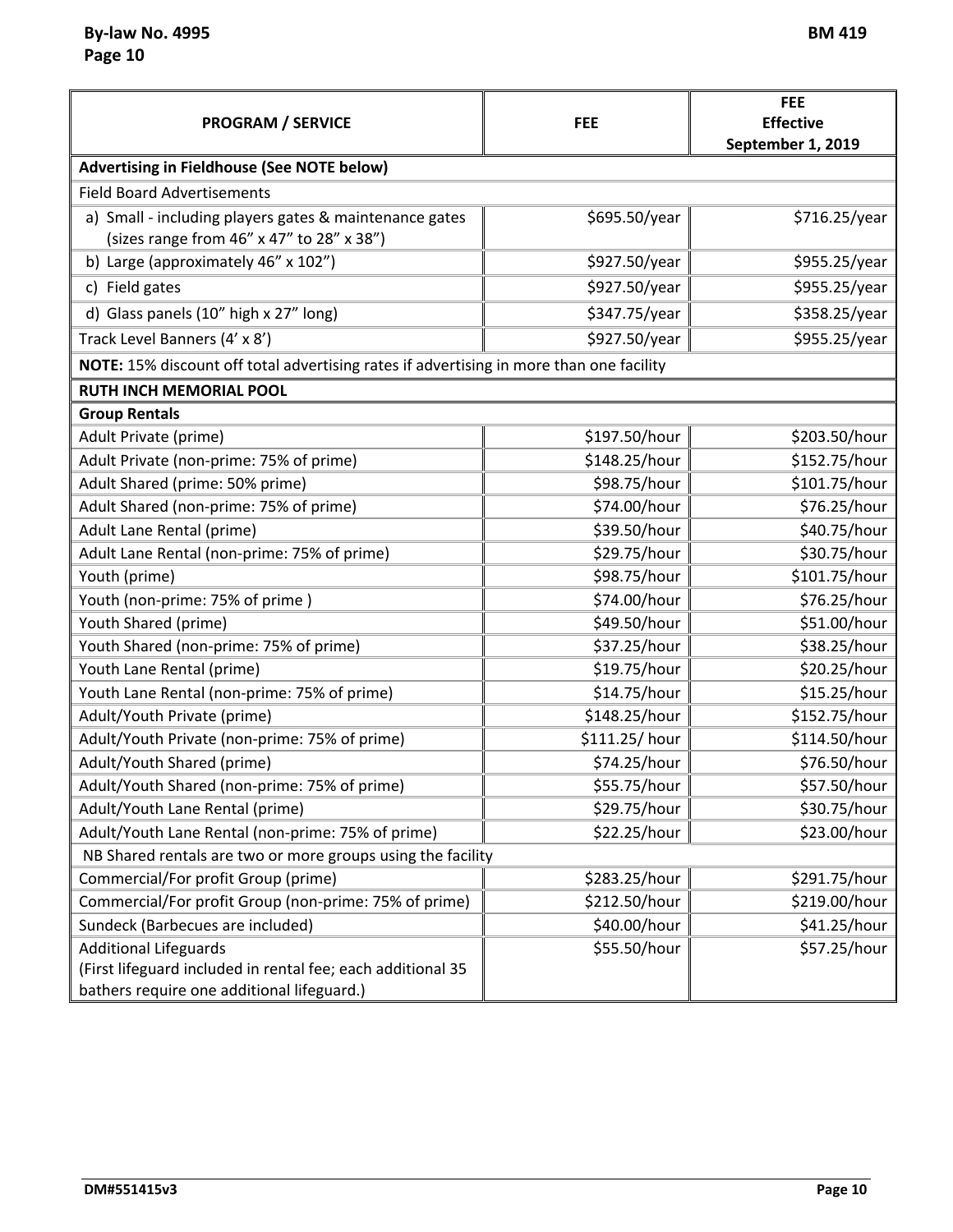| <b>PROGRAM / SERVICE</b>                                                                | <b>FEE</b>      | <b>FEE</b><br><b>Effective</b><br>September 1, 2019 |  |  |
|-----------------------------------------------------------------------------------------|-----------------|-----------------------------------------------------|--|--|
| <b>Lesson Fees</b>                                                                      |                 |                                                     |  |  |
| Red Cross, Life Saving Swim Program (30 minutes)                                        | \$63.50/program | \$65.50/hour                                        |  |  |
| Red Cross, Life Saving and Specialized Swim Programs<br>(45-60 minutes)                 | \$71.50/program | \$73.75/hour                                        |  |  |
| Private Lessons - Youth                                                                 | \$55.50/hour    | \$57.25/hour                                        |  |  |
| Private Lessons - Adult                                                                 | \$55.50/hour    | \$57.25/hour                                        |  |  |
| Advertising at Ruth Inch Memorial Pool (See NOTE Below)                                 |                 |                                                     |  |  |
| 4' x 8' Sign on the wall                                                                | \$716.25/year   | \$737.75/year                                       |  |  |
| 53" x 9.5" Sign on the front railing                                                    | \$388.00/year   | \$399.75/year                                       |  |  |
| NOTE: 15% discount off total advertising rates if advertising in more than one facility |                 |                                                     |  |  |

#### **Consolidated Facilities Fees**

Facilities covered under this section include the Ruth Inch Memorial Pool, Multiplex, Yellowknife Community Arena, Fieldhouse, Climbing Wall, and Drop‐In Programs

|                         | <b>SINGLE</b><br><b>ADMISSION</b> | <b>PUNCH PASS</b><br>(Minimum 10<br>passes)** | 1 MONTH<br><b>FLEXI PASS**</b> | <b>3 MONTH</b><br><b>FLEXI PASS</b><br>$(-5%)$ | <b>6 MONTH</b><br><b>FLEXI PASS</b><br>$(-10%)$ | <b>ONE YEAR</b><br><b>FLEXI PASS**</b><br>$(-15%)$ |
|-------------------------|-----------------------------------|-----------------------------------------------|--------------------------------|------------------------------------------------|-------------------------------------------------|----------------------------------------------------|
| Under 2 yrs.            | Free                              | N/A                                           | Free                           | Free                                           | Free                                            | Free                                               |
| Preschool (2-6)         | \$4.25                            | 15% discount                                  | \$28.50                        | \$81.25                                        | \$154.00                                        | \$290.75                                           |
| Youth (7-12)            | \$5.25                            | 15% discount                                  | \$38.50                        | \$109.75                                       | \$208.00                                        | \$392.75                                           |
| <b>Students (13-17)</b> | \$6.25                            | 15% discount                                  | \$46.50                        | \$132.50                                       | \$251.00                                        | \$474.25                                           |
| Adult (18-59)           | \$7.50                            | 15% discount                                  | \$59.00                        | \$168.25                                       | \$318.50                                        | \$601.75                                           |
| Seniors (60+)           | \$6.25                            | 15% discount                                  | \$46.50                        | \$132.50                                       | \$251.00                                        | \$474.25                                           |
| Family                  | \$16.00                           | 15% discount                                  | \$128.25                       | \$365.50                                       | \$692.50                                        | \$1,308.25                                         |
| Playgroup               | \$17.25                           | 15% discount                                  | \$169.50                       | \$483.00                                       | \$915.25                                        | \$1,729.00                                         |
| Aquafit                 | \$9.00                            | 15% discount                                  | \$74.75                        | \$213.00                                       | \$403.75                                        | \$762.50                                           |

**\*\***Punch Passes = minimum of 10 to be purchased at one time, photo scan card, no expiry.

**\*\***Flexi Pass = unlimited visits within timeframe, expires at end of timeframe – NO EXCEPTIONS – photo scan card access to all venues.

**\*\***One year Flexi Pass payment plan = pay 30% up front then monthly fee for remaining 9 months.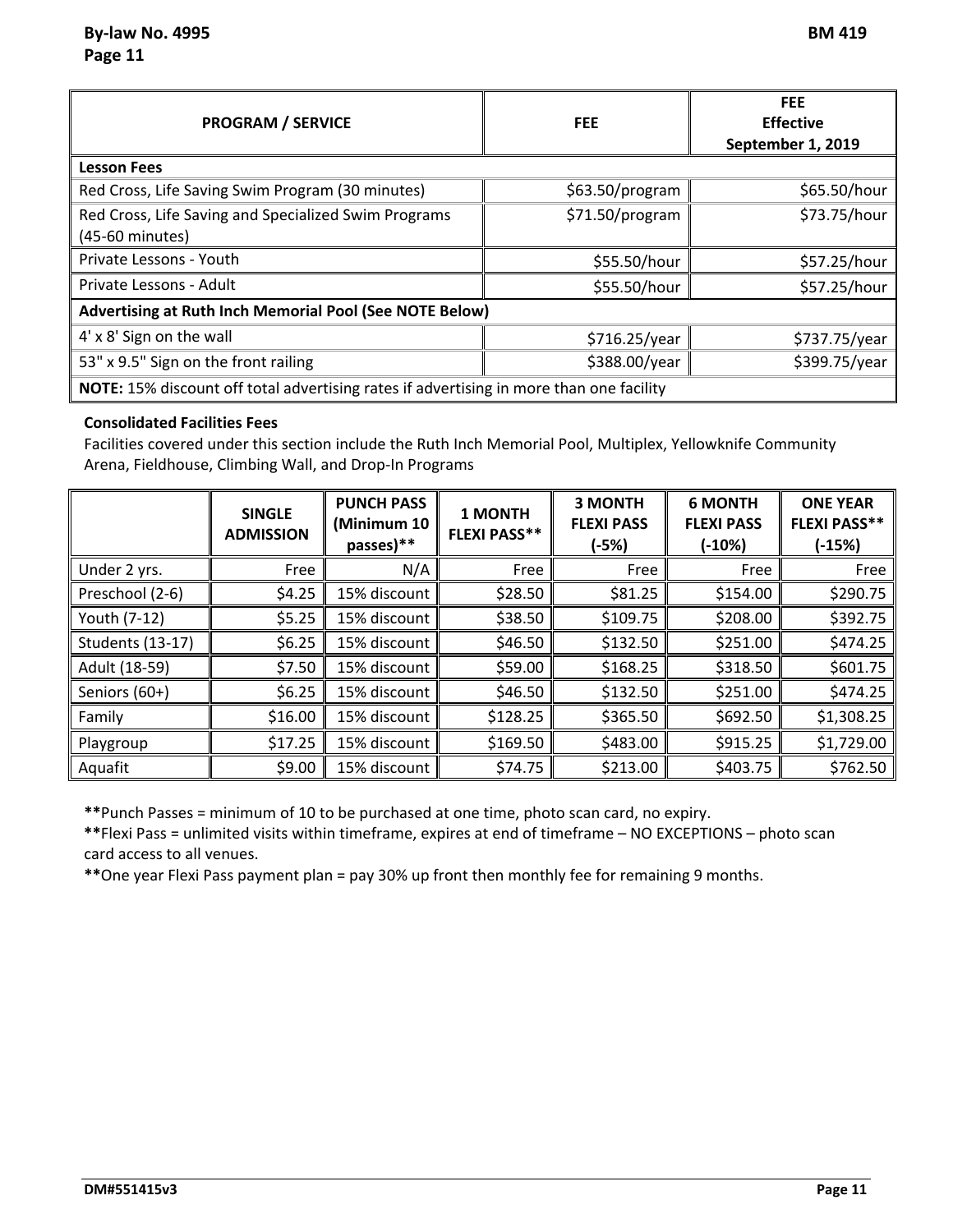#### **Consolidated Facilities Fees effective September 1, 2019**

Facilities covered under this section include the Ruth Inch Memorial Pool, Multiplex, Yellowknife Community Arena, Fieldhouse, Climbing Wall, and Drop‐In Programs

|                 | <b>SINGLE</b><br><b>ADMISSION</b> | <b>PUNCH PASS</b><br>(Minimum<br>10 passes) $**$ | 1 MONTH<br><b>FLEXI PASS**</b> | <b>3 MONTH</b><br><b>FLEXI PASS</b><br>(-5%) | <b>6 MONTH</b><br><b>FLEXI PASS</b><br>(-10%) | <b>ONE YEAR</b><br><b>FLEXI PASS**</b><br>$(-15%)$ |
|-----------------|-----------------------------------|--------------------------------------------------|--------------------------------|----------------------------------------------|-----------------------------------------------|----------------------------------------------------|
| Under 2 yrs.    | Free                              | N/A                                              | Free                           | Free                                         | Free                                          | Free                                               |
| Preschool (2-6) | \$4.50                            | 15% discount                                     | \$29.25                        | \$83.75                                      | \$158.50                                      | \$299.50                                           |
| Youth (7-17)    | \$5.50                            | 15% discount                                     | \$39.75                        | \$113.00                                     | \$214.25                                      | \$404.50                                           |
| Student**       | \$6.50                            | 15% discount                                     | \$48.00                        | \$136.50                                     | \$258.50                                      | \$488.50                                           |
| Adult (18-59)   | \$7.75                            | 15% discount                                     | \$60.75                        | \$173.25                                     | \$328.00                                      | \$619.75                                           |
| Seniors (60+)   | \$6.50                            | 15% discount                                     | \$48.00                        | \$136.50                                     | \$258.50                                      | \$488.50                                           |
| Family          | \$16.50                           | N/A                                              | \$132.00                       | \$376.50                                     | \$713.25                                      | \$1,347.50                                         |
| Playgroup       | \$17.75                           | 15% discount                                     | \$174.50                       | \$497.50                                     | \$942.75                                      | \$1,780.75                                         |
| Aquafit         | \$9.25                            | 15% discount                                     | \$77.00                        | \$219.50                                     | \$415.75                                      | \$785.50                                           |

**\*\***Punch Passes = minimum of 10 to be purchased at one time, photo scan card, no expiry.

**\*\***Flexi Pass = unlimited visits within timeframe, expires at end of timeframe – NO EXCEPTIONS – photo scan card access to all venues.

**\*\***One year Flexi Pass payment plan = pay 30% up front then monthly fee for remaining 9 months.

\*\*Student = valid student card issued by an accredited institution

| <b>PROGRAM / SERVICE</b>                                                                | <b>FEE</b>                   | <b>FEE</b><br><b>Effective</b><br>September 1, 2019 |  |
|-----------------------------------------------------------------------------------------|------------------------------|-----------------------------------------------------|--|
| <b>SCHOOL RENTAL</b>                                                                    |                              |                                                     |  |
| Large Gyms: Sir John, St. Pat's & Weledeh schools                                       |                              |                                                     |  |
| Adult                                                                                   | \$62.50/50 min               | \$64.50/50 min                                      |  |
| Youth/Adult                                                                             | \$47.00/50 min               | \$48.50/50 min                                      |  |
| Youth                                                                                   | \$31.25/50 min               | \$32.25/50 min                                      |  |
| Medium Gyms: J.H. Sissons, Range Lake, St. Joseph & Wm. McDonald schools, Multiplex gym |                              |                                                     |  |
| Adult                                                                                   | \$44.50/50 min               | \$45.75/50 min                                      |  |
| Youth/Adult                                                                             | \$33.50/50 min               | \$34.50/50 min                                      |  |
| Youth                                                                                   | \$22.25/50 min               | \$23.00/50 min                                      |  |
| Multiplex Gym - Corporate, Bingos & Fundraising                                         | \$134.25 for floor coverings | \$138.25 for floor coverings                        |  |
| (Tradeshows, Conferences, Parties, Private                                              | \$891.75 for Daily Gym       | \$918.50 for Daily Gym                              |  |
| Functions, Weddings, Dances, Concerts, Cabarets,                                        | Rental (8 hours) or          | Rental (8 hours) or                                 |  |
| etc.)                                                                                   | \$104.25 per hour to a       | \$107.50 per hour to a                              |  |
|                                                                                         | maximum of 7 hours           | maximum of 7 hours                                  |  |
| Small Gyms: Mildred Hall & N.J. Macpherson schools                                      |                              |                                                     |  |
| Adult                                                                                   | \$35.25/50 min               | \$36.25/50 min                                      |  |
| Youth/Adult                                                                             | \$26.50/50 min               | \$27.25/50 min                                      |  |
| Youth                                                                                   | \$17.75/50 min               | \$18.25/50 min                                      |  |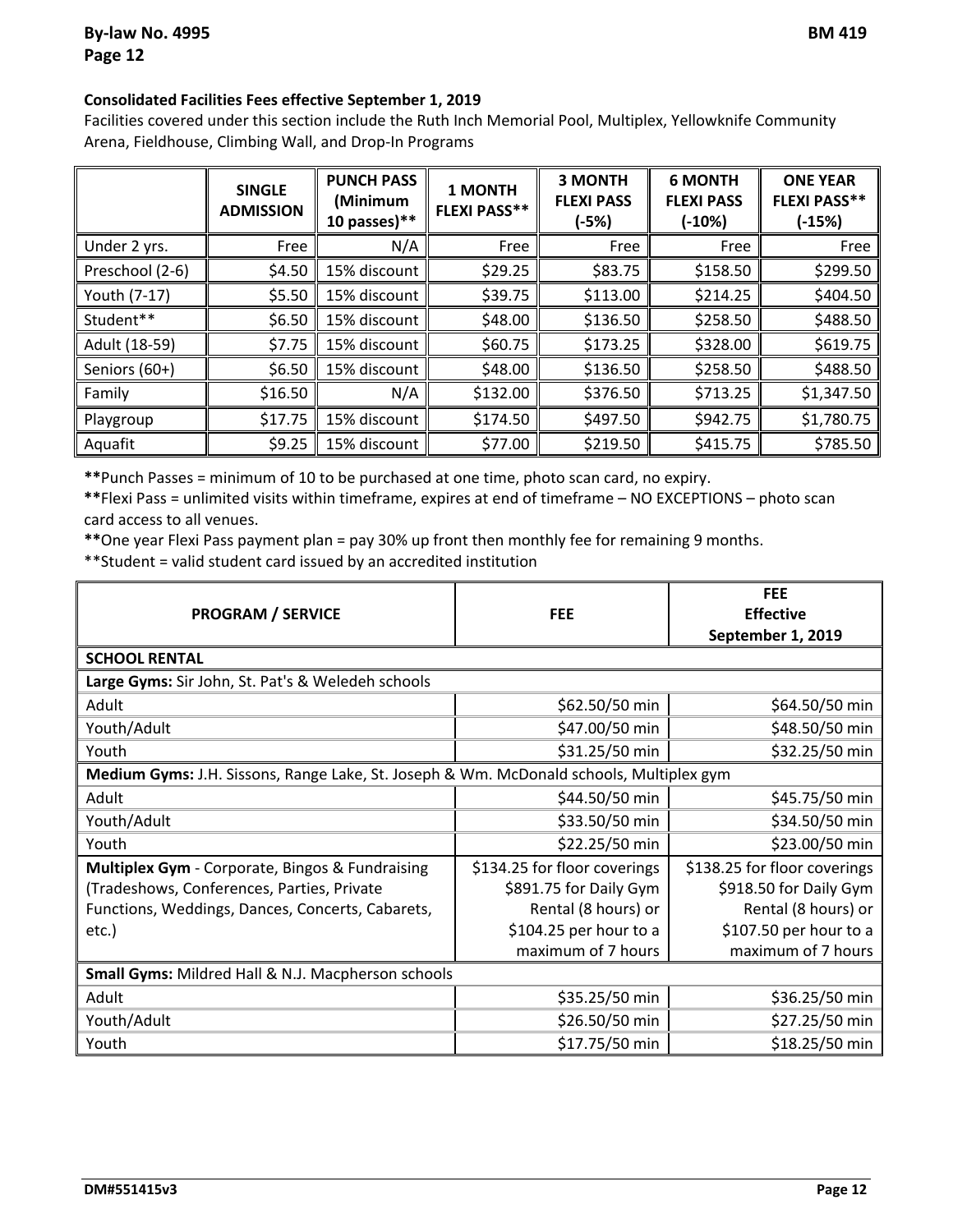$By$  $-$ **law No.** 4995 **Page 13**

| M<br>. .<br>Н<br>ш |  |
|--------------------|--|
|--------------------|--|

| <b>PROGRAM / SERVICE</b>                                    | <b>FEE</b>              | <b>FEE</b><br><b>Effective</b><br>September 1, 2019 |
|-------------------------------------------------------------|-------------------------|-----------------------------------------------------|
| <b>Tournaments/Special Events</b>                           |                         |                                                     |
| Large                                                       |                         |                                                     |
| Adult                                                       | \$502.75/day            | \$517.75/day                                        |
| Youth                                                       | \$251.50/day            | \$259.00/day                                        |
| Medium (other than Multiplex Gym)                           |                         |                                                     |
| Adult                                                       | \$427.00/day            | \$439.75/day                                        |
| Youth                                                       | \$213.50/day            | \$220.00/day                                        |
| <b>Commercial Special Events</b>                            |                         |                                                     |
| Weledeh or St. Patrick's school twin gym hourly             | \$167.50/hour/side      | \$172.50/hour/per side                              |
| Weledeh or St. Patrick's School per day                     | \$932.75/per side       | \$960.75/per side                                   |
| Weledeh/St. Patrick's School Complex twin gym               | \$1,838.75/day          | \$1,894.00/day                                      |
| <b>Classrooms &amp; Multiplex PSAV Room</b>                 |                         |                                                     |
| Adult                                                       | \$23.25/hour            | \$24.00/hour                                        |
| Youth/Adult                                                 | \$17.50/hour            | \$18.00/hour                                        |
| Youth                                                       | \$11.75/hour            | \$12.00/hour                                        |
| PSAV Arch. Ltd. Meeting Room Corporate                      | \$57.25/hour            | \$59.00/hour                                        |
| <b>ADVERTISING IN RECREATION GUIDE</b>                      |                         |                                                     |
| Inside Full Page                                            | \$645.75/issue          | \$665.00/issue                                      |
| Inside Half Page                                            | \$369.00/issue          | \$380.00/issue                                      |
| Inside Quarter Page                                         | \$210.25/issue          | \$216.50/issue                                      |
| Inside Eighth Page                                          | \$119.25/issue          | \$122.75/issue                                      |
| <b>Program Registration System</b>                          |                         |                                                     |
| Program Registration System Rental                          | \$160.25/program/season | \$165.00/program/season                             |
| <b>Additional Administration Fee</b>                        | 8% of revenue           | 8% of revenue                                       |
| <b>Electronic Sign (Community Groups only)</b>              |                         |                                                     |
| Set up charge                                               | \$64.25/message         | \$66.25/message                                     |
| Weekly fee                                                  | \$7.00/message          | \$7.25/message                                      |
| <b>OUTDOOR FACILITIES</b>                                   |                         |                                                     |
| Somba K'e Civic Plaza Amphitheatre                          |                         |                                                     |
| <b>Hourly Rental</b>                                        | \$68.00                 | \$70.00                                             |
| Half day                                                    | \$272.00                | \$280.25                                            |
| Full day                                                    | \$544.00                | \$560.25                                            |
| Service Building (outside of regular operating              | \$34.50/hour            | \$35.50/hour                                        |
| hours)                                                      | \$138.00/half day       | \$142.25/half day                                   |
|                                                             | \$276.00/full day       | \$284.25/full day                                   |
| Rotary Waterfront Park - Day Use Area, City Hall Back Lawn, |                         |                                                     |
| City Hall Front Lawn, Government Dock, and YKCA Stage Area  |                         |                                                     |
| Hourly rental                                               | \$36.00                 | \$37.00                                             |
| Half day                                                    | \$144.00                | \$148.25                                            |
| Full day                                                    | \$288.00                | \$296.75                                            |
| <b>Government Dock</b>                                      |                         |                                                     |
| <b>Seasonal Vending</b>                                     | \$546.25                | \$562.75                                            |
| Canoe Storage                                               | \$218.50                | \$225.00                                            |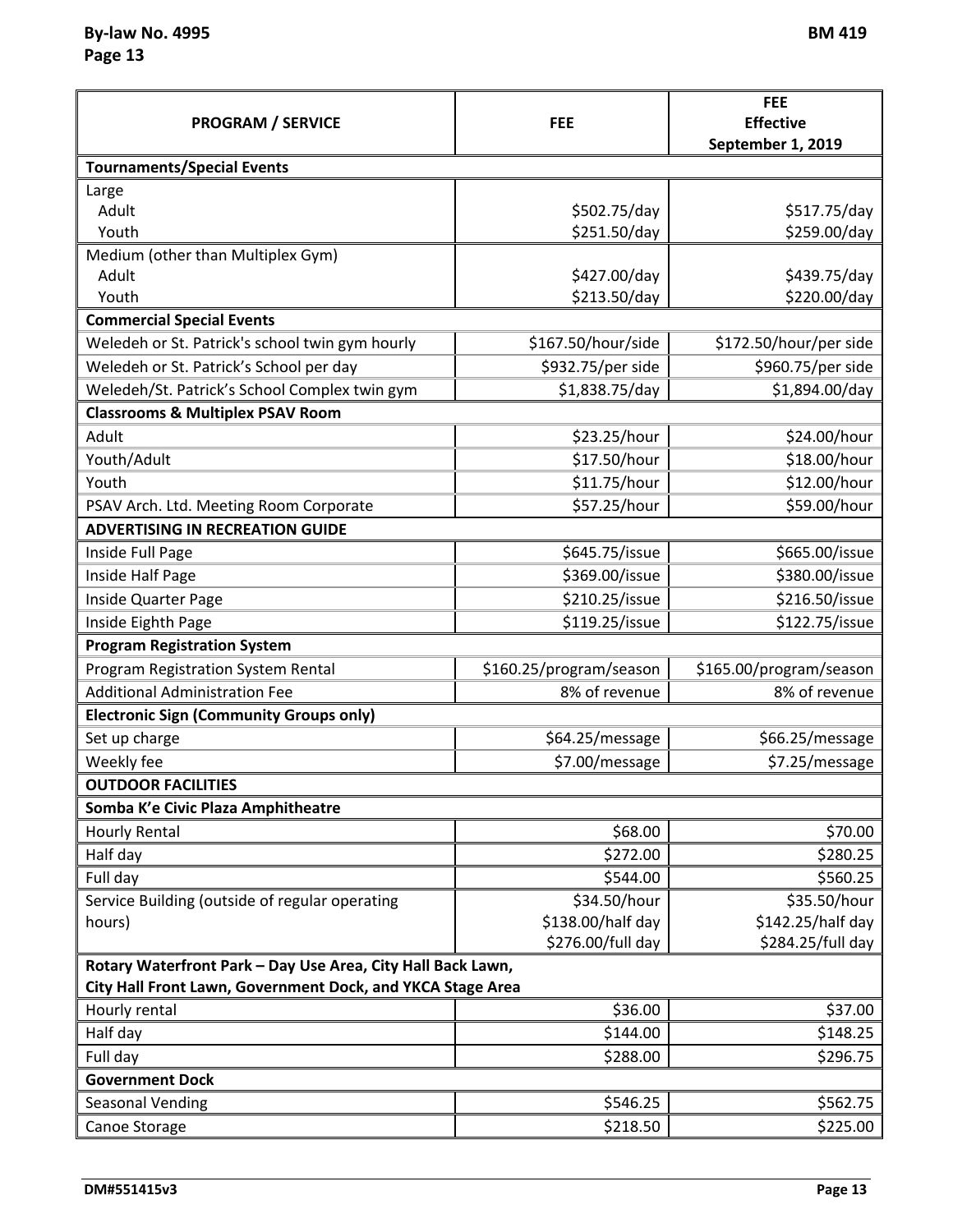| <b>PROGRAM / SERVICE</b>                                                                 | <b>FEE</b>                    | <b>FEE</b><br><b>Effective</b> |
|------------------------------------------------------------------------------------------|-------------------------------|--------------------------------|
|                                                                                          |                               | September 1, 2019              |
| Parker Park Ball Diamonds; St. Joseph's, Wm. McDonald & Range Lake Schools Soccer Fields |                               |                                |
| <b>Adult Season Use</b>                                                                  | \$285.00/team                 | \$293.50/team                  |
| Youth Season Use                                                                         | \$142.50/team                 | \$146.75/team                  |
| <b>Adult Casual Use</b>                                                                  | \$40.00/hour                  | \$41.25/hour                   |
| <b>Youth Casual Use</b>                                                                  | \$20.00/hour                  | \$20.50/hour                   |
| Adult Tournament (per diamond)                                                           | \$230.25/day                  | \$237.25/day                   |
| Adult/Youth Tournament (per diamond)                                                     | \$172.75/day                  | \$178.00/day                   |
| Youth Tournament (per diamond)                                                           | \$115.25/day                  | \$118.75/day                   |
| Tenants are responsible for their own lining on fields and diamonds.                     |                               |                                |
| Wm. McDonald, N.J. Macpherson, Mildred Hall & Range Lake schools ball diamonds           |                               |                                |
| Youth Season Use                                                                         | \$29.75/team                  | \$30.75/team                   |
| <b>Youth Casual Use</b>                                                                  | \$14.50/hour                  | \$15.00/hour                   |
| <b>Tennis Courts</b>                                                                     |                               |                                |
| Tennis Club seasonal court rental                                                        | \$968.75/season               | \$997.75/season                |
| <b>Float Plane Dock Rental</b>                                                           | \$927.50/year                 | \$955.25/year                  |
| Folk On The Rocks site rentals                                                           | \$236.75/day                  | \$243.75/day                   |
| Folk on the Rocks Sewer Pump Out                                                         | \$119.25                      | \$122.75                       |
| For all park facility rentals there is a \$300.00 refundable maintenance deposit.        |                               |                                |
| Lessee is responsible for supply of water, security, electricity and washroom pump outs. |                               |                                |
| <b>EQUIPMENT RENTAL</b>                                                                  |                               |                                |
| Item                                                                                     | Item/Day                      | Item/Day                       |
| Bleachers (20'x8'; 5-tier; 50 people maximum;                                            | \$94.50 plus \$200.00         | \$97.25 plus \$200.00          |
| includes City delivery)                                                                  | refundable deposit            | refundable deposit             |
| <b>Picnic Tables</b>                                                                     | \$20.25                       | \$20.75                        |
| <b>Security Barricade</b>                                                                | \$54.00/10 sections plus      | \$55.50/10 sections plus       |
|                                                                                          | \$200 damage deposit          | \$200 damage deposit           |
| Snow Fencing (100')                                                                      | \$27.75/100'                  | \$28.50/100'                   |
| Garbage Cans                                                                             | No charge                     | No charge                      |
| Delivery/Pickup Charge and/or additional staff                                           | \$67.25/hour                  | \$69.25/hour                   |
| <b>PUBLIC LIBRARY</b>                                                                    |                               |                                |
| <b>Meeting Room</b>                                                                      |                               |                                |
| Non Profit Group                                                                         | No charge                     | No charge                      |
| For Profit Group                                                                         | \$458.00/day                  | \$471.75/day                   |
|                                                                                          | \$229.00/half day             | \$235.75/half day              |
|                                                                                          | \$57.25/hour                  | \$59.00/hour                   |
| Adult                                                                                    | \$23.25/hour                  | \$24.00/hour                   |
| Adult/Youth                                                                              | \$17.50/hour                  | \$18.00/hour                   |
| Youth                                                                                    | \$11.75/hour                  | \$12.00/hour                   |
| Writer's Room - For Profit User                                                          | \$12.25/hour                  | \$12.50/hour                   |
| Internet use                                                                             | \$5.75/hour (City Computer    | \$5.75/hour (City Computer     |
|                                                                                          | for use in excess of 1 hour)  | for use in excess of 1 hour)   |
|                                                                                          | \$5.75/hour (Mobile devices   | \$5.75/hour (Mobile devices    |
|                                                                                          | for use in excess of 2 hours) | for use in excess of 2 hours   |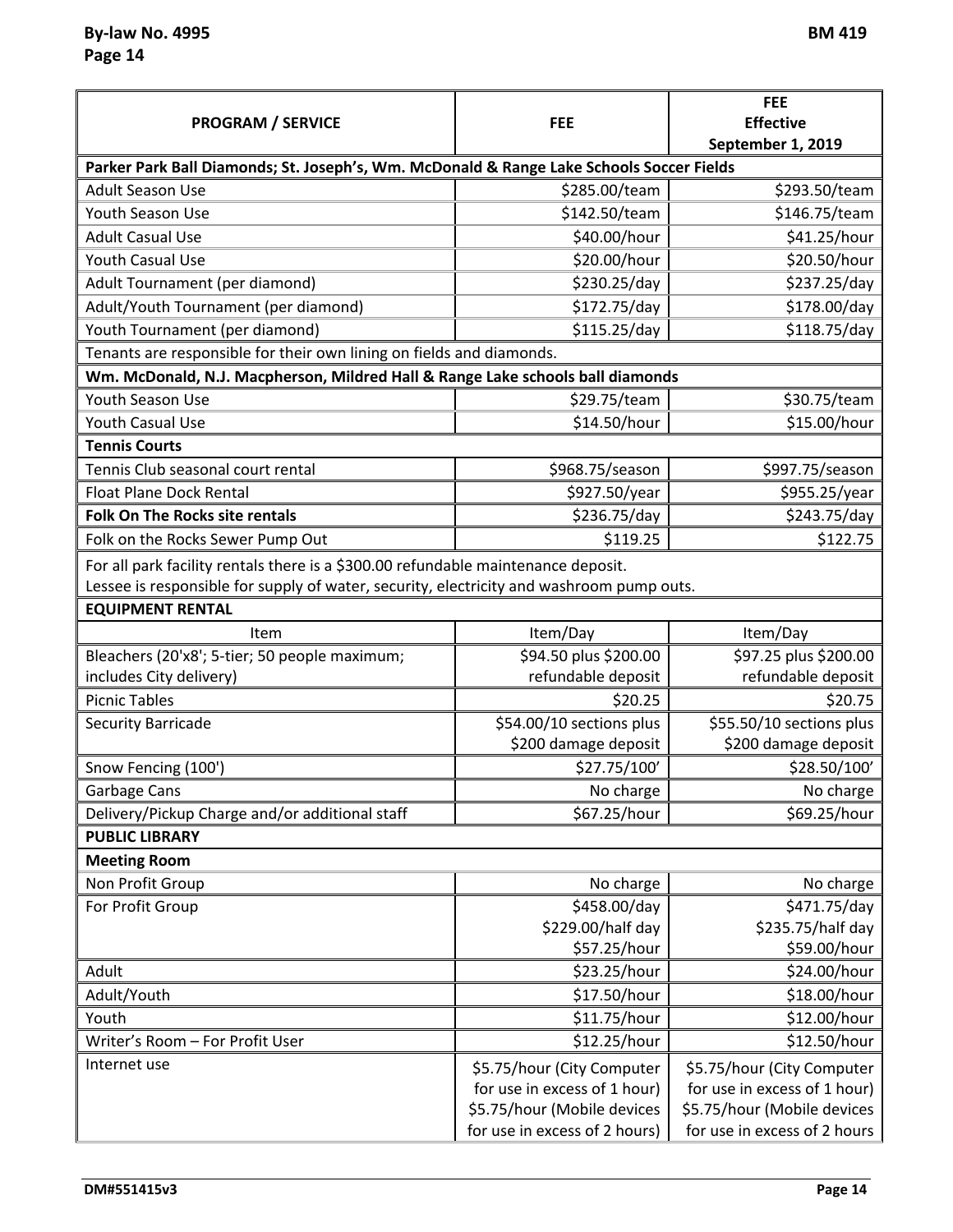### **By‐law No. 4995 BM 419 Page 15**

| <b>PROGRAM / SERVICE</b>  | <b>FEE</b>                  | <b>FEE</b><br><b>Effective</b><br>September 1, 2019 |
|---------------------------|-----------------------------|-----------------------------------------------------|
| <b>Overdue Book Fines</b> |                             |                                                     |
| Yellowknife Books         | \$0.10/day to a max. of     | \$0.10/day to a max. of                             |
|                           | \$5.00                      | \$5.00                                              |
| Inter-Library Loans       | $$1.00$ /day                | $$1.00$ /day                                        |
| Videos/DVD                | \$1.00/day                  | \$.50/day                                           |
|                           | to a max. of \$10.00        | to a max. of \$10.00                                |
| Membership Card           | No charge                   | No charge                                           |
| <b>Replacement Card</b>   | \$1.00/each                 | \$1.00/each                                         |
| Xerox (black and white)   | \$0.20/copy                 | \$0.20/copy                                         |
| <b>Computer Printing</b>  | \$0.25/black and white copy | \$0.25/black and white copy                         |
| <b>Lost Materials</b>     | Replacement Cost + \$5.00   | Replacement Cost + \$5.00                           |
| Exam Invigilation         | \$48.00                     | \$49.50                                             |

\*The Facility rental fees in Part 12 include an Infrastructure Replacement Fee charged/hour rented as follows:

|             | <b>FEE</b>  | <b>FEE</b><br><b>Effective September 1,</b><br>2019 |
|-------------|-------------|-----------------------------------------------------|
| Commercial  | \$6.25/hour | \$6.50/hour                                         |
| Adult       | \$6.25/hour | \$6.50/hour                                         |
| Adult/Youth | \$5.00/hour | \$5.25/hour                                         |
| Youth       | \$3.75/hour | \$3.75/hour                                         |

#### **INTERPRETATION OF PART 12 of SCHEDULE "B"**

- PRE‐SCHOOL means a person 2‐6 years of age and younger and includes a 'tot' for Parent/Tot Skating.
- YOUTH means a person between 7 and 12 years of age.
- STUDENT means a person between 13 and 17 years of age; or a person who holds a valid student card.
- ADULT means a person between 18-59 years of age.
- SENIOR means a person 60 years of age and older.
- FAMILY means two adults in addition to their biological or adoptive children who are 18 years of age or younger and who reside at the same residence.
- PLAY GROUP means one adult and up to a maximum of 4 children.
- PRIME TIME means those hours from 4:00 p.m. to midnight on weekdays, and from 8:00 a.m. to midnight on Saturday and Sunday.
- NON‐PRIME TIME means those hours from midnight to 4:00 p.m. on weekdays, and from midnight to 8:00 a.m. on Saturday and Sunday.